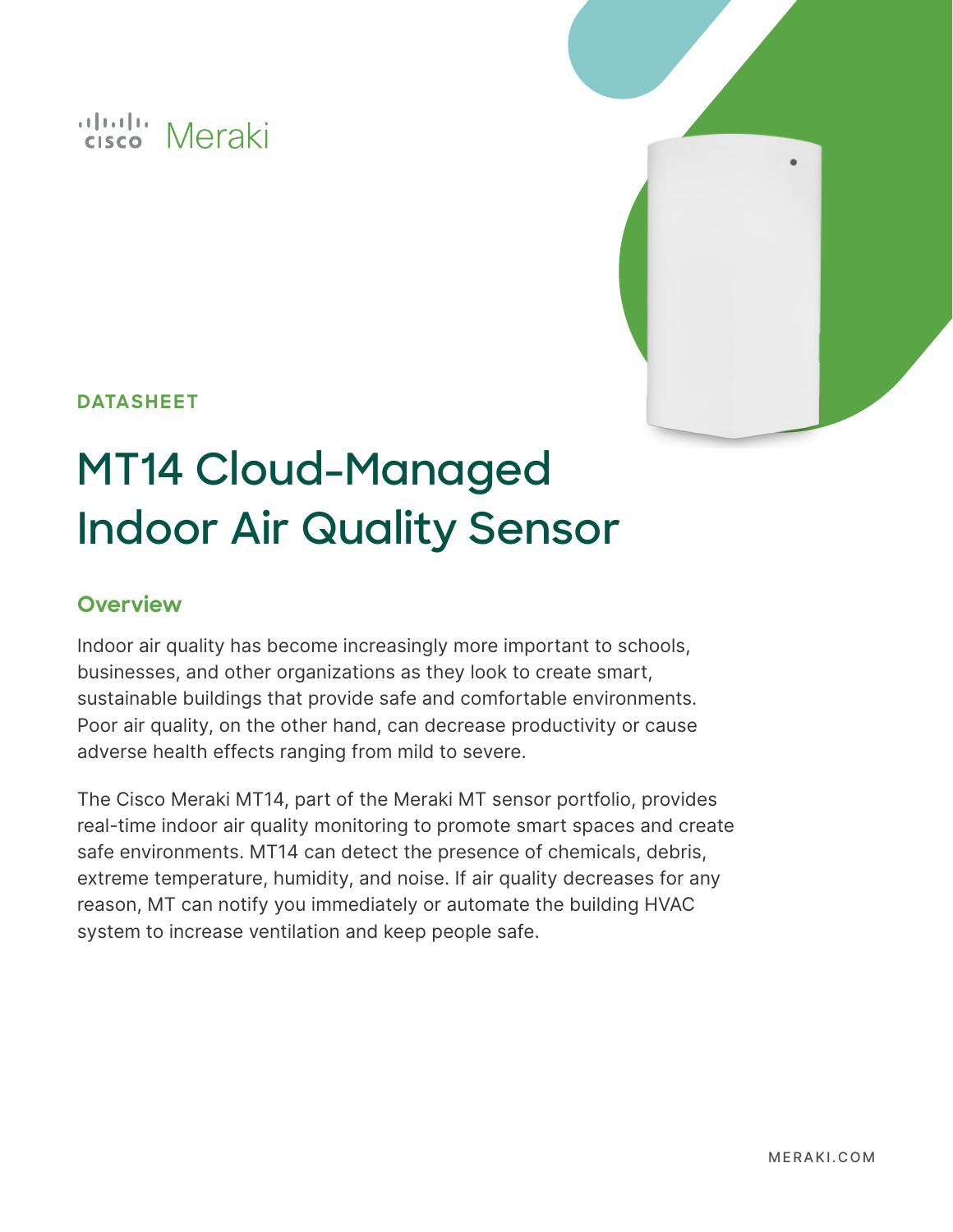# **Smart sensors. Smarter businesses.**

Meraki MT sensors accelerate deployment, simplify management, and provide data-driven business outcomes. Flexible mounting, battery or wired power options, and automatic Bluetooth® pairing make it easy to provision thousands of sensors in a short amount of time. Centralized cloud management enables MT sensors to be managed alongside other networked devices, while open APIs allow MT to integrate with any business system.

# **Product highlights**

#### **Smart spaces start here**

- Identify anomalies and trends with visualizations and minute-by-minute data reporting
- • Create a smarter, more sustainable future with Meraki energy-saving charts

#### **Never miss an event**

- Stay in-the-know with real-time alerts via email, SMS, push notification, or webhook
- Gain complete visibility by associating sensor events with MV camera footage
- • Monitor and troubleshoot on-the-go with the Meraki mobile app

#### **Cloud-first architecture**

- • Cloud-based management eliminates the need for on-premises servers
- • Visibility alongside other Meraki products on the dashboard empowers lean teams

#### **Simple and secure connectivity**

- Accelerate deployment with automatic wireless connectivity to MR/MV gateways
- Secure your business with authentication and encryption from the Cisco Trust Anchor module

#### **Analytics tailored to your business**

- Build applications custom for your business through the vast partner ecosystem
- Analyze data your way with .csv, .xls, API, or MQTT export options

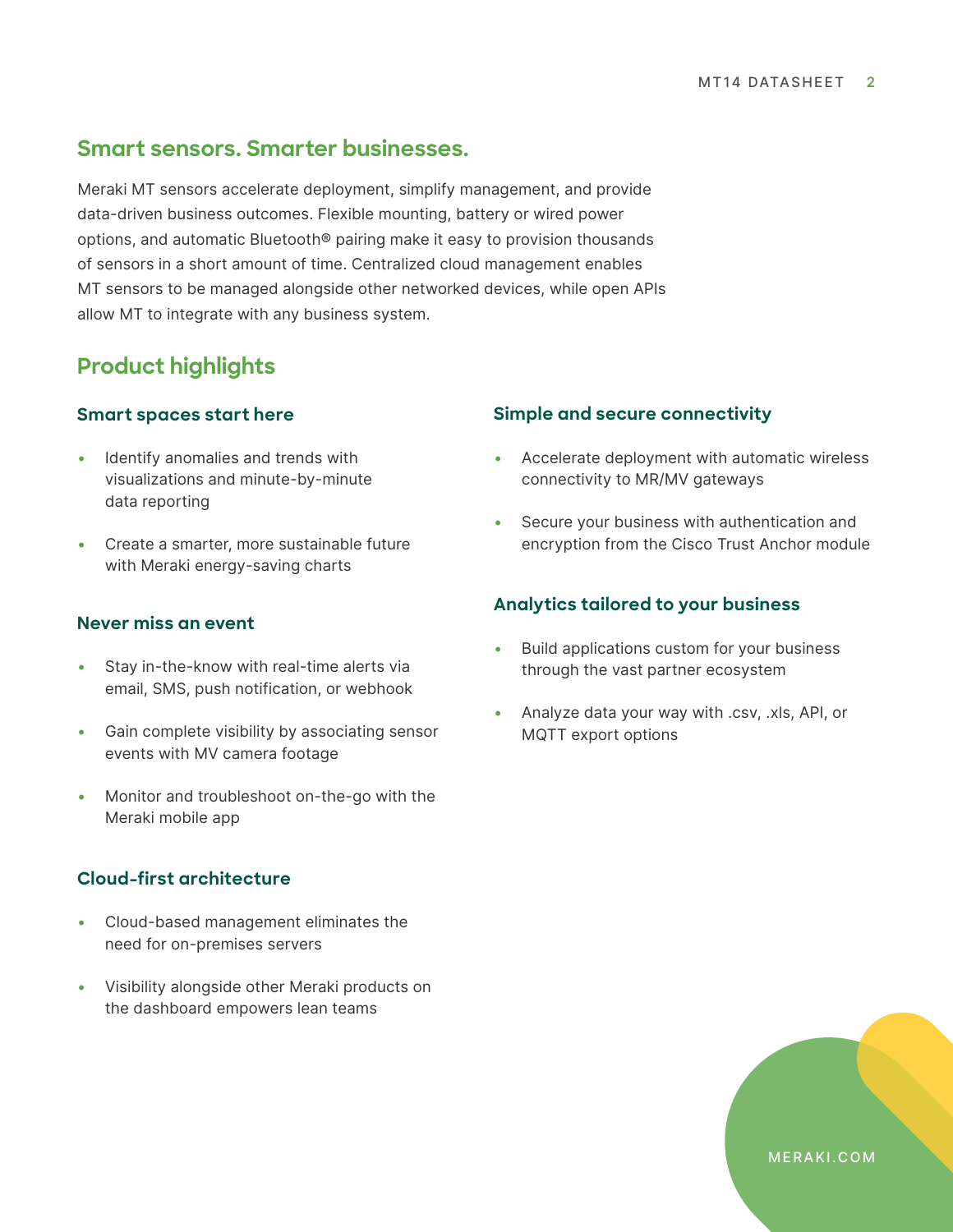# **MT14 specifications**

#### **Sensors**

| Temperature                               | Range: 0°C to 55°C (32°F to 131°F)<br>Accuracy: +/- 0.3°C                                                                                                                                                                                             |
|-------------------------------------------|-------------------------------------------------------------------------------------------------------------------------------------------------------------------------------------------------------------------------------------------------------|
| Humidity                                  | Range: 0% to 95% RH<br>Accuracy: $+/- 2.5%$ RH                                                                                                                                                                                                        |
| <b>Total volatile</b><br>organic compound | Excellent: $<$ 300 µg/m <sup>3</sup><br>Good: 300 to 1,000 $\mu$ g/m <sup>3</sup><br>Fair: 1,000 to 3,000 µg/m <sup>3</sup><br>Poor: 3,000 to 10,000 µg/m <sup>3</sup><br>Inadequate: $\geq 10,000 \mu g/m^3$<br>Accuracy: within 1 qualitative range |
| Particulate matter<br>(PM 2.5)            | Range: 0 to 100 $\mu$ g/m <sup>3</sup><br>Accuracy: $+/- 10 \mu g/m^3$<br>Range: 100 to 1,000 $\mu$ g/m <sup>3</sup><br>Accuracy: +/- 10% measured value                                                                                              |
| Ambient noise                             | 20 to 120 dBA                                                                                                                                                                                                                                         |

### **Wireless capabilities**

| Bluetooth®<br>Low Energy | Compatible MV smart cameras and MR access points |
|--------------------------|--------------------------------------------------|
| Operating frequency      | 2.400-2.4835 GHz                                 |
| <b>IEEE</b> standard     | 802.15.1 (Bluetooth Low Energy 4.2)              |

#### **Data logging**

| Temperature: every two minutes<br>Data sampling<br>Humidity: every two minutes<br>PM 2.5: every five minutes (requires persistent external power)<br>TVOC: every 90 seconds<br>Ambient noise: every five minutes<br>Data reporting to<br>Every 20 minutes or immediately upon threshold violation<br>gateway<br>Up to five days of data storage<br>Onboard data storage<br>Security<br>Bluetooth Low Energy messages encrypted and authenticated using Cisco<br>Trust Anchor technology |  |
|-----------------------------------------------------------------------------------------------------------------------------------------------------------------------------------------------------------------------------------------------------------------------------------------------------------------------------------------------------------------------------------------------------------------------------------------------------------------------------------------|--|
|                                                                                                                                                                                                                                                                                                                                                                                                                                                                                         |  |
|                                                                                                                                                                                                                                                                                                                                                                                                                                                                                         |  |
|                                                                                                                                                                                                                                                                                                                                                                                                                                                                                         |  |
|                                                                                                                                                                                                                                                                                                                                                                                                                                                                                         |  |